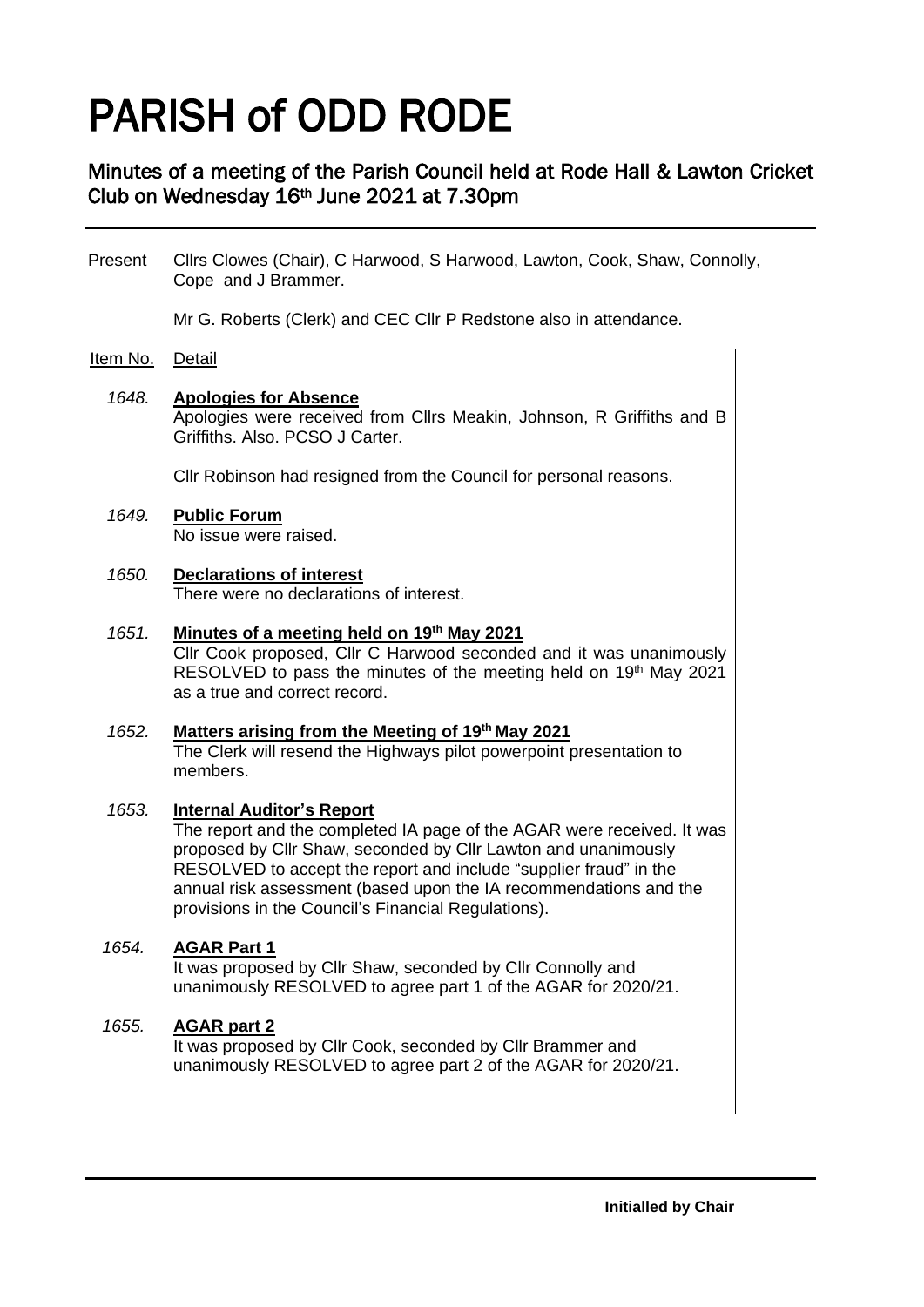| <u><b>Accounts and Expenses</b></u>                               |          |
|-------------------------------------------------------------------|----------|
| Cllr Connolly proposed, Cllr Shaw seconded and it was unanimously |          |
| RESOLVED to agree the following payments:                         |          |
| PAYE + NIC                                                        | £815.98  |
| June payment                                                      |          |
| Mr G Roberts                                                      | £2025.78 |
| June salary                                                       |          |
| Superannuation                                                    | £763.78  |
| June payment<br>08 Direct                                         | £11.99   |
| Freephone number 1 month (booking line) April                     |          |
| Giff Gaff                                                         | £6.00    |
| 1 mobile monthly at £6.00 for booking line April                  |          |
| <b>JDH Business Services</b>                                      | £282.24  |
| Internal Audit fee                                                |          |
| <b>Bollington Insurance</b>                                       | £1094.57 |
| Annual minibus insurance                                          | £500.00  |
| Rode Heath Bowling Club<br>Grant                                  |          |
| Mount Pleasant Village Hall                                       | £677.03  |
| Grant                                                             |          |
| Scholar Green Village Hall                                        | £900.00  |
| Grant                                                             |          |
| <b>YPCC</b>                                                       | £1000.00 |
| Grant                                                             |          |
| Rode Park & Lawton Cricket Club<br>Grant                          | £1500.00 |
| Rode Heath Village Hall                                           | £1500.00 |
| Grant                                                             |          |
| <b>Newfield House</b>                                             | £1036.80 |
| Office rent April to June                                         |          |
| ВT                                                                | £247.04  |
| Office phone & internet 1/4 yr                                    |          |
| Royal Mail<br>FREEPOST licence 1 year                             | £288.00  |
|                                                                   |          |

#### *1657.* **Reports & Updates**

 *1656.*

*Committees & Working Groups –* Brief reports were given from the committees and working groups (most having not met in recent months): Planning (result of objection to phone mast); Community Transport (was being serviced, MOT, taxed and checked re safety recall, next meeting in a fortnight ); Christmas Tree (5 potential contractors identified, purchase trees separately); Newsletter (next issue awaiting Rode Runner info);

*Police & Community Support officer –* A written report had been received.

*Cheshire East Matters –* Cllr Redstone reported on CEC matters including ward members' meeting for Highways Top Up pilot not happened yet; 106 monies sitting in back (change of legislation needed?); HGVs and Birch Tree Lane/Mount Pleasant Road; and dog fouling/car parking issues at The Spinney.

*Village Halls –* Brief reports were given: Scholar Green (flooring still being looked at); Mount Pleasant (blinds up); Rode Heath (work started on toilets); YPCC (maintenance schedule being drawn up).